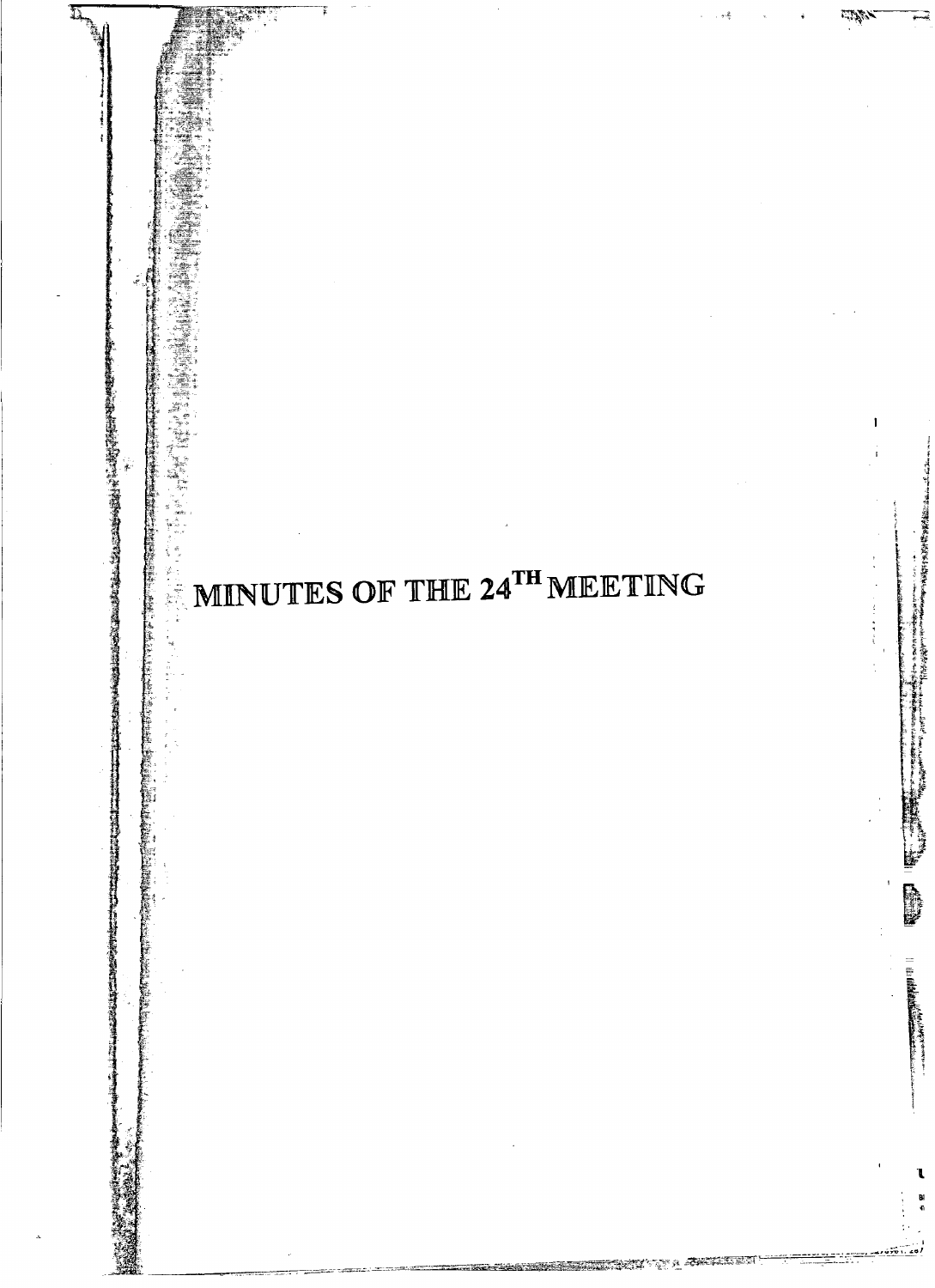|                                                                                                             |    |    | MINUTES<br>OF<br>THE<br>24TH<br>MEETING<br>OF<br>THE<br><b>EXECUTIVE</b><br>COMMITTEE<br>OF.<br>THE<br><b>BOARD</b><br>OF.<br>GOVERNORS HELD<br>ON. |
|-------------------------------------------------------------------------------------------------------------|----|----|-----------------------------------------------------------------------------------------------------------------------------------------------------|
|                                                                                                             |    |    | 9.9.1990 IN<br><b>THE</b><br>WORKS<br><b>DIVISION</b><br>12.30<br><b>AT</b><br>P.M.                                                                 |
|                                                                                                             |    |    |                                                                                                                                                     |
|                                                                                                             |    |    | The 24th meeting of the Executive Committee of                                                                                                      |
|                                                                                                             |    |    | the Board of Governors was held on the 9th September, 1990                                                                                          |
|                                                                                                             |    |    | at 12.30 P.M. in the Committee Room of the Works Division.                                                                                          |
|                                                                                                             |    |    | The following attended the meeting:-                                                                                                                |
|                                                                                                             |    | 1. | Mr. Parvez Ahmad Butt,<br>Chairman<br>Secretary,<br>Ministry of Housing and Works.                                                                  |
|                                                                                                             |    | 2. | Mr. M.I.Rajput,<br>Director General,<br>Pak PWD.                                                                                                    |
|                                                                                                             |    | 3. | Mr. Jalees Ahmad Siddiqui,<br>Joint Secretary,<br>Works Division.                                                                                   |
|                                                                                                             |    | 4. | Mr. Mohammad Samiullah,<br>Joint Secretary,<br>Cabinet Division,                                                                                    |
|                                                                                                             |    | 5. | Mr. Mohammad Yunus Khan,<br>Deputy Secretary (Admn),<br>Works Division.                                                                             |
|                                                                                                             | 6. | 6. | Mr. Sarshar Ali Malik,<br>$OSD(PSEC)$ , $\cdot$<br>Works Division.                                                                                  |
|                                                                                                             |    | 7. | Dr Mohammad Rasool Khan,<br>Director General,<br>Housing Foundation,                                                                                |
|                                                                                                             |    |    | The following also attended the meeting by special invitation:-                                                                                     |
|                                                                                                             |    | 1. | Mr. Masood Ali Zaidi,<br>Chief Engineer (Planning),<br>Pak PWD.                                                                                     |
|                                                                                                             |    | 2. | Mr. Chulam Hussain H. Memon,<br>Acting Chief Engineer (North),<br>Pak PWD.                                                                          |
|                                                                                                             |    | 3. | Mr. Moin Ahmad Siddici,<br>Director, Administration,<br>Housing Foundation.                                                                         |
| <b>这个人的人都是不是一个人的人,我们的人都不是一个人的人,我们的人都不是一个人的人,我们的人都不是一个人的人,我们的人都不是一个人的人,我们的人都不是一个人的人,我们的人都不是一个人的人,我们的人都不是</b> |    | 4. | Mr. Abdul Hamid Arif,<br>Director, Technical,<br>Housing Foundation.                                                                                |
|                                                                                                             |    | 5. | Mr. Perviez Akhter,<br>Assistant Director (Admn),<br>Housing Foundation.                                                                            |
|                                                                                                             | 2. |    | The Chairman asked the Director General, Housing                                                                                                    |
|                                                                                                             |    |    | Foundation, to explain briefly the actions taken in connection with                                                                                 |
|                                                                                                             |    |    | the award of work for the construction of houses under the                                                                                          |
|                                                                                                             |    |    | Housing Scheme for Federal Government employees on Ownership                                                                                        |
|                                                                                                             |    |    | basis. Describing the details of tender action the Director                                                                                         |

π

**ART** 

 $\frac{1}{2}$ 

 $\begin{array}{c} 1 \\ 1 \\ 2 \\ 3 \\ 4 \\ 1 \end{array}$ 

2月19日には、「1999年の日本語の「1999年の「1999年の日本語」ということによって、「1999年の1999年の「1999年の1999年の1999年の1999年に、「1999年の1999年には、 1999年には、「1999年には、1999年の1999年の1999年には、「1999年の1999年には、「1999年の1999年には、「1999年には、1999年には、1999年には、1999年には、1999年には、1999年には、19

 $\frac{1}{2}$ 

 $\cdot$ 

おおす アルチン 正正字 素色の

ţ.

l,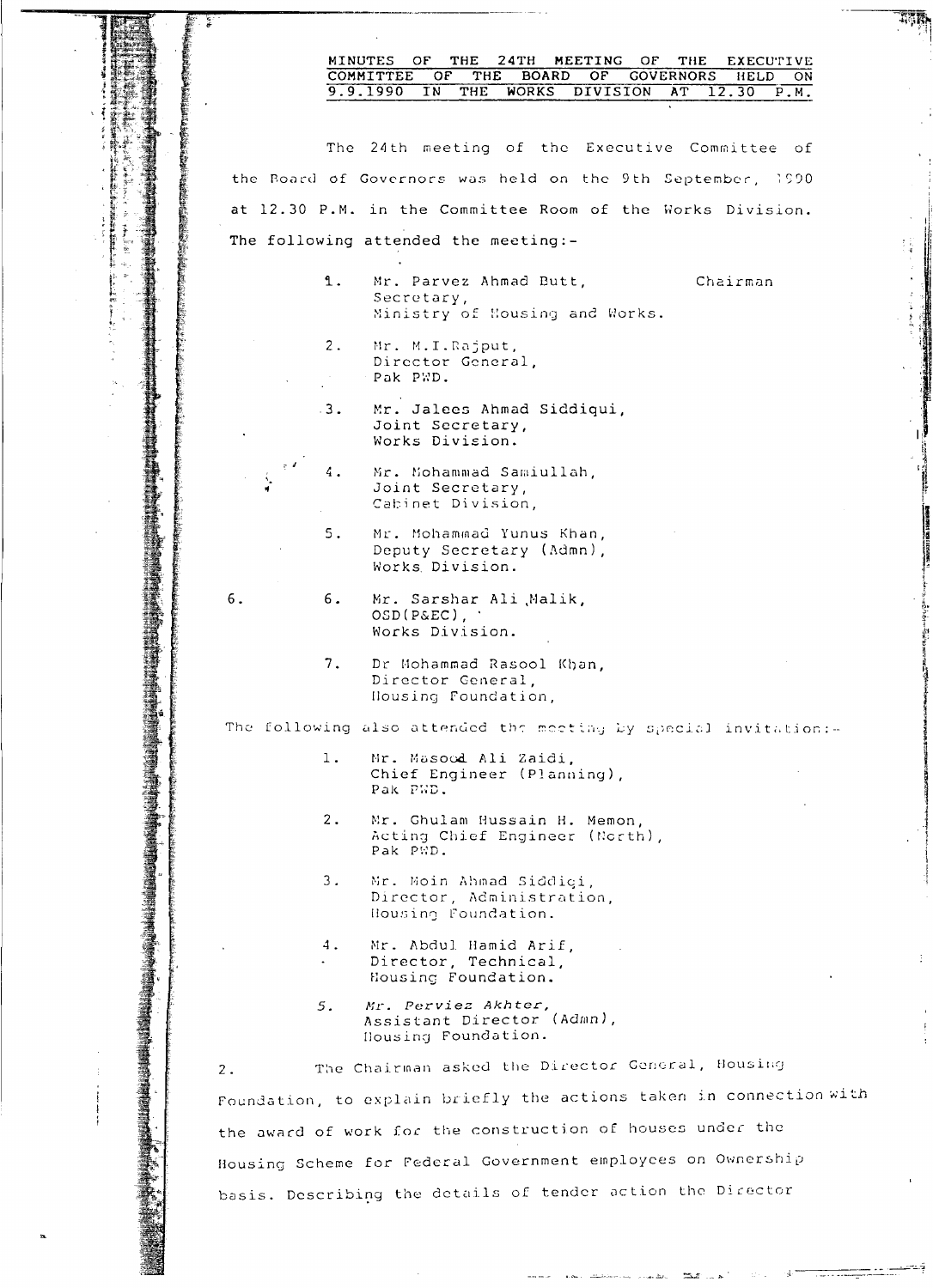General, Housing Foundation reviewed the progress regarding the award of contract for the housing project out of his report "brief resume of the decisions/actions taken" in connection with the award of work (copy enclosed).

 $-: 2 : -$ 

 $\overline{3}$ . The details of procedure adopted for pre-qualifying the contractors and for the hiring of services of the Consultants were also explained by the Director General, Housing Foundation. He then elaborated upon the sequence of events that took place with regard to the floating of tenders, submission of the best and final offer and finally the negotiations held with the bidders. In this context he also mentioned the format of tender documents finally agreed upon i.e. the schedule of items of a "Basic House" and the "Optional Items" and stated that the rates received as per last negotiations held by the Technical Committee were as follows:-

(i) Items of Basic House........15% above.

(ii) Optional Items..............12% above.

It was also reported by the D.G. Housing Foundation, that there were only two bidders left, namely M/S ABAD and M/S Muhandascen for the contract as the third party (B/S NASCO) has been deleted.

In reply to a query by the Chairman, the Director  $4.$ General, Pak PWD clarified that the negotiations with the contractors were carried out by him in his capacity as the Chairman of the Technical Committee in the presence of other members of the Committee except for the last negotiations which were carried out at Karachi by the Chief Engineer (South), Pak PND, Karachi, in his capacity as one of the member, of the Technical Committee. Explaining the difference between open negotiations and negotiations with bidders only, he explained the procedure being adopted in Pak PWD and referred to the provisions in Executive Manual in this the provisions in the<br>respect. The Chairman ebserved that/Manual read out to him were not applicable because they did not relate to tenders obtained after pre-qualification. He expressed his surprise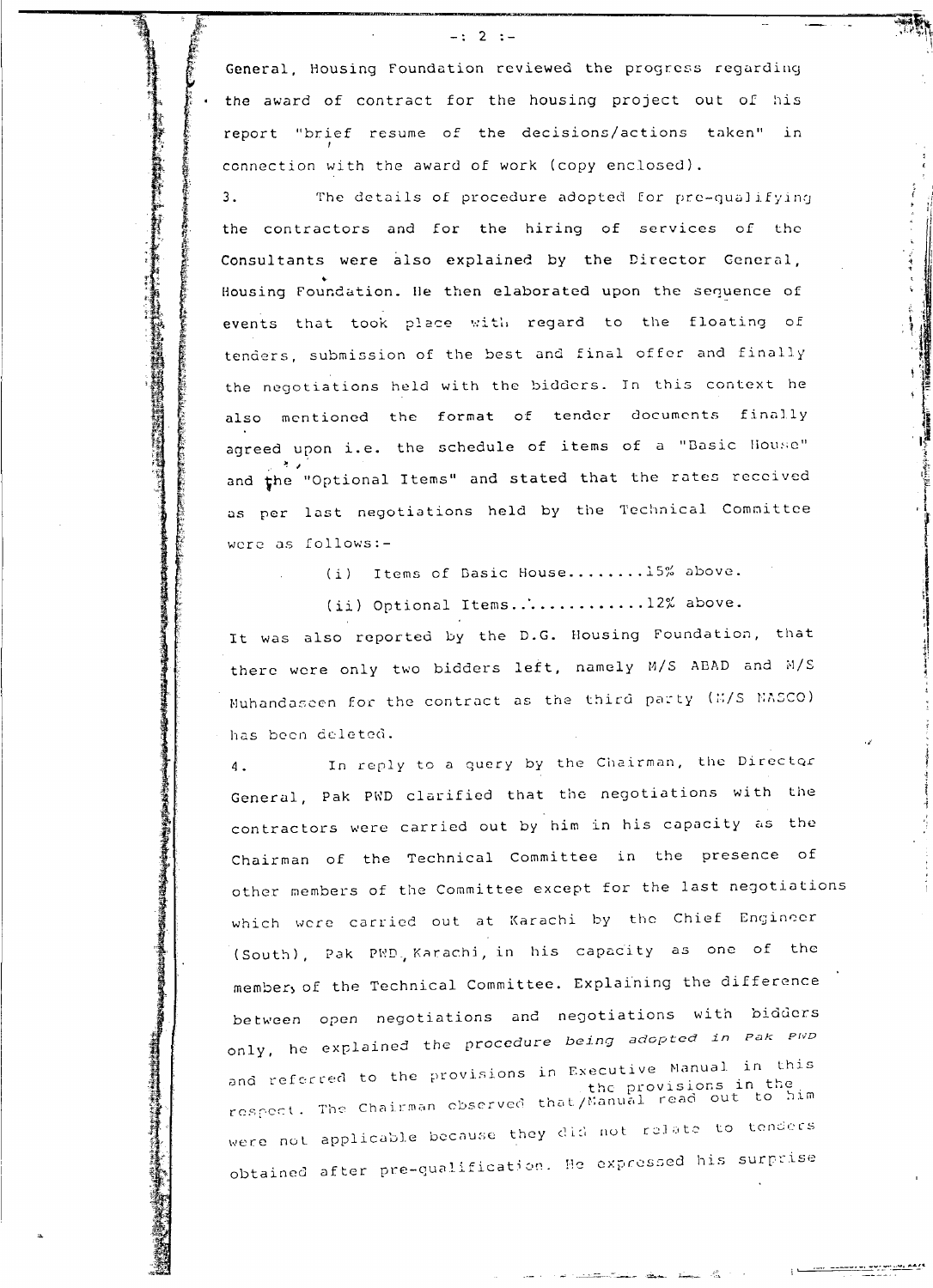that offers had been obtained from firms that were not even pre-qualified and negotiations were being carried out with them.  $\overline{1}$ 

 $-$ : 3 :  $-$ 

李家 计自动设备管理系统 人情的意思 我说了我

 $\frac{1}{2}$ 

计管理机 化二硫酸盐 网络海绵属海绵属海绵属海绵属海绵属

 $\frac{1}{2}$ أستريد

あいまん のころ 海中の あ

○ 地震の のけんのう のうかん あんのう とうしょう あんてき あんない あんなん

あまま のうち

The Committee was informed that pursuant to the  $5.$ instructions of the Minister for Housing and Works to submit a clear cut recommendation at an agreed rate or to scrap the bids and re-tender, the whole matter was considered by the Technical Committee on 2.9.1990. The following decisions taken by it were read out to the members of the Executive Committee by the D.G. Housing Foundation:-

> (i) The list of BOQ items (Part A) for the Basic House, be amended in the light of para 5 above and to be treated as a compulsory part of the agreement.

(ii) optional items (Part B) would form the remaining part of a complete house and to be carried out only when the request of the allottees are received for which a period of three months be allowed to exercise this option.

- (iii) The rates of 12% above scheduled items both for the basic house and the optional items be approved if agreed to by the bidders.
	- (iv) Those allottees who would like to construct basement in their houses be allowed to do so, provided the design of such a basement be got vetted through the consultants of the Housing Foundation and assurance given that such work would be complete within four months through own arrangement of the allottees. Necessary adjustment in the cost of the house would be allowed after working out the modalities for the same.

The Executive Committee having considered and  $6.$ heard what has been done so far in order to get the rates reduced by the bidders decided as follows:-